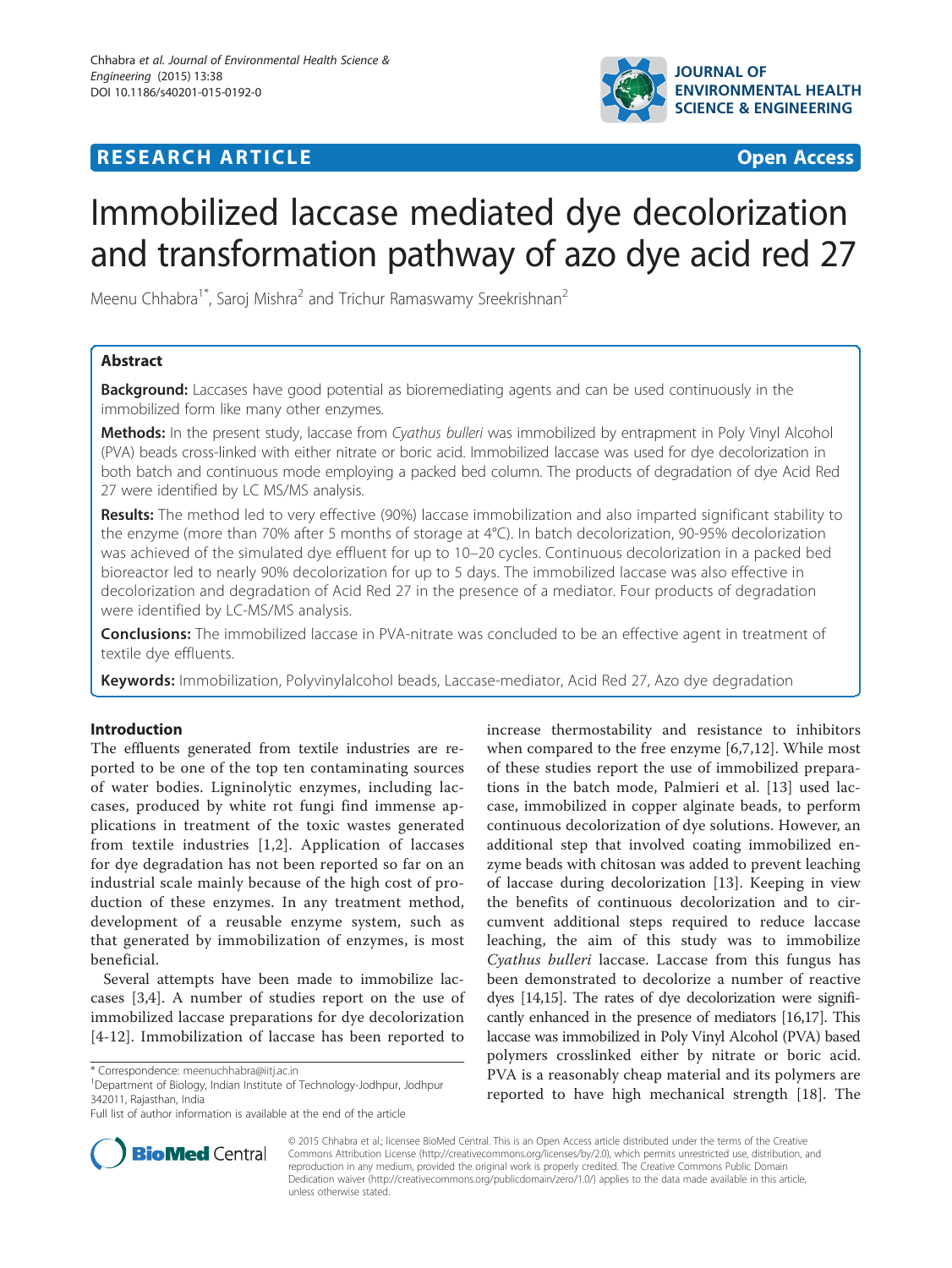<span id="page-1-0"></span>PVA immobilized laccase preparation was tested for its applicability in batch and continuous decolorization processes. Immobilized laccase was also used to investigate degradation of an azo dye, namely, Acid Red (AR) 27. AR 27, also known as Amaranth, is an anionic azo dye and is applied to natural and synthetic fibers, paper, leather, and phenol-formaldehyde resins. It was more commonly used as food and cosmetic colorant. However, its use has been banned in USA by food and drug administration (FDA) as it is a suspected carcinogen. The dye is known to be decolorized by treatment with laccase/laccase-mediators [[10](#page-7-0)] but no work has been done to elucidate its breakdown by laccase.

The present study was thus conducted with the following major objectives: (i) to immobilize laccase in PVA based beads and to test its stability and efficacy for both batch and continuous decolorization and (ii) to determine degradation capability of the immobilized laccase + mediator on AR 27 and to characterize the degradation products

## Materials and methods

#### Laccase production

Laccase was produced in the culture supernatant of C. bulleri by cultivating it in basal liquid medium as described previously [[14\]](#page-7-0). The culture filtrate was concentrated by ultrafiltration using 10 kDa membrane in a stirred cell (Amicon). The specific activity of laccase was 31 U/mg protein using guaiacol as a substrate.

#### Laccase immobilization

Laccase was entrapped in beads by two different methods. The materials and gel matrices (sodium alginate, calcium chloride, PVA, boric acid and sodium nitrate) were obtained from Himedia labs and Merck chemicals. The concentrated culture filtrate was mixed thoroughly with PVA-alginate solution. The final concentration of PVA and alginate was 8% and 1% respectively. This solution was centrifuged at 4000 rpm for 5 min to remove air bubbles and filled in a 10 ml syringe. Beads were prepared by extruding the mixture as drops into a stirred saturated boric acid solution to form beads and these were allowed to stay in the same solution for 20 min. The beads were then transferred to 1 M sodium dihydrogen phosphate solution for hardening and further incubated for 1 h. The hardened beads were then



extensively washed with distilled water and stored in a minimum amount of water at 4°C. PVA-nitrate beads were prepared by extruding the PVA-alginate-enzyme mixture as drops into stirred 50% (w/v) solution of sodium nitrate containing 1% calcium chloride (w/v). The beads were allowed to stand in this solution for 6 h after which washings with distilled water were performed. The resultant beads were stored in minimum amount of water at 4°C.

The washings were collected to determine laccase activity. Percent immobilization was calculated by subtracting the activity lost in washings from the number of initially loaded units used for immobilization. In order to determine the specific activity, i.e. number of active laccase units/g of beads, the laccase assay was performed at 55°C which resulted in bead dissolution. Total protein was estimated by Lowry's method.

#### Determination of laccase leaching and bead stability

Leaching of laccase from beads was determined by incubating specific number of beads with a fixed initial activity in 5 ml of 50 mM sodium acetate buffer, pH 5.0. The

Table 1 Laccase immobilization and residual laccase activity in immobilized preparations

| <b>Entrapment method</b> | % immobilization | % Laccase activity retained after 108 h<br>incubation at 100 rpm, pH 5.5 at 30°C. | % Intact beads<br>at 1000 rpm | % Laccase activity retained after<br>incubating at 1000 rpm |
|--------------------------|------------------|-----------------------------------------------------------------------------------|-------------------------------|-------------------------------------------------------------|
| PVA-boric acid           | $65 + 5$         | $43 + 2$                                                                          | $92 + 3$                      |                                                             |
| PVA-nitrate              | $90 + 2$         | $73 + 2$                                                                          | $100 + 0$                     | $20 + 1$                                                    |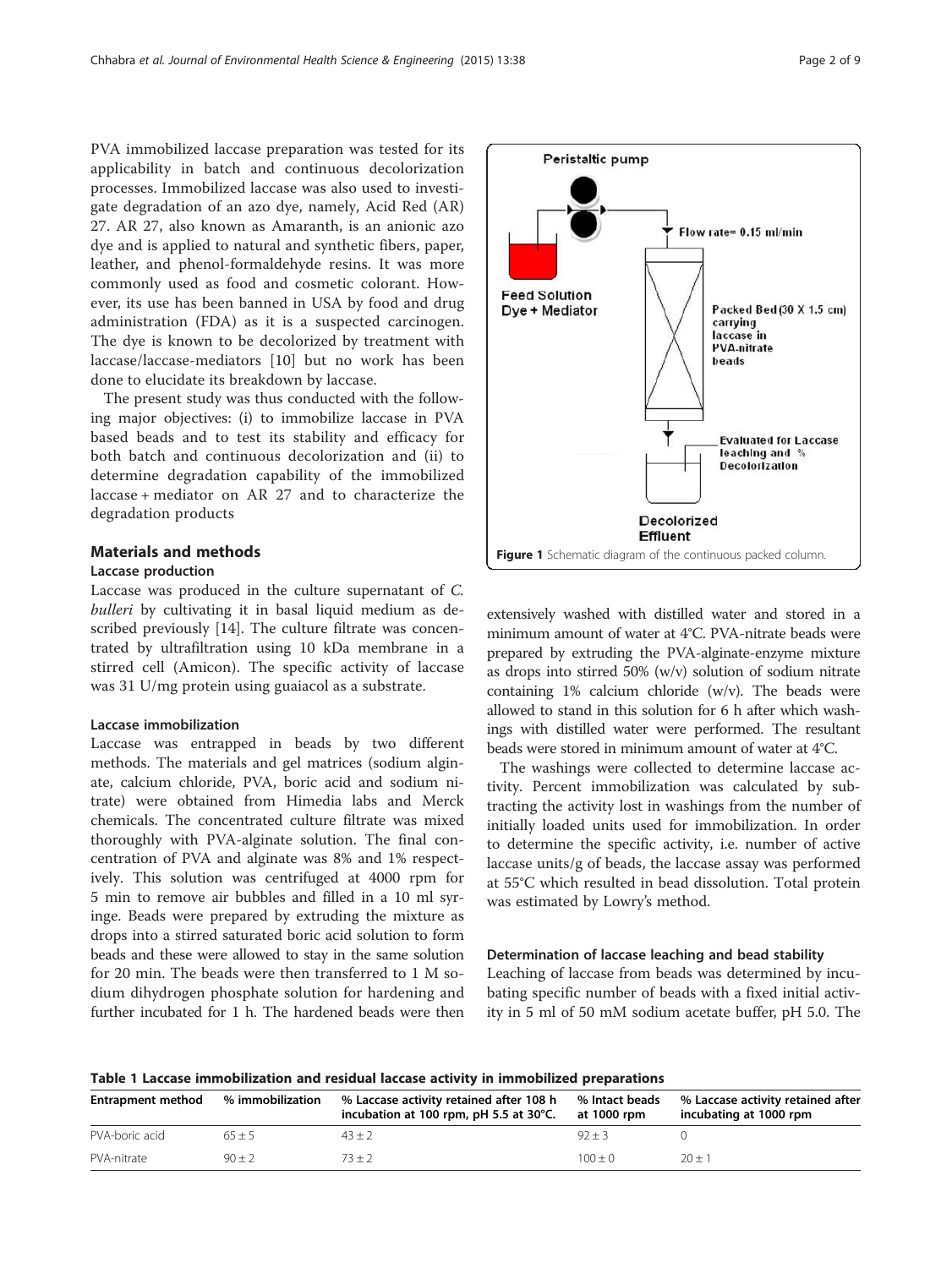<span id="page-2-0"></span>Table 2 Comparison of properties of immobilized and free laccase

| Parameter               | <b>PVA-nitrate immobilized</b><br>laccase | Free laccase                   |
|-------------------------|-------------------------------------------|--------------------------------|
| IC 50 for chloride      | $450 + 22$ mM                             | $600 + 33$ mM                  |
| IC 50 for FDTA          | $250 + 17$ mM                             | $250 + 10$ mM                  |
| IC 50 for sodium azide  | $6 \pm 0.3$ µM                            | $5 \pm 0.5$ µM                 |
| $Km$ (ABTS)             | $65 \pm 4$ µM                             | $37 \pm 2.1 \mu M$             |
| $K_{\text{cat}}$ (ABTS) | $1675 + 75$ sec <sup>-1</sup>             | $2996 + 179$ sec <sup>-1</sup> |

beads were shaken at 100 rpm at 30°C. Enzyme activity was measured in the samples withdrawn after specific time intervals. The final activity was subtracted from the initial activity to determine enzyme loss due to leaching.

Bead stability was determined by incubating 10 intact beads in 2 ml of distilled water in a 25 ml conical flask and stirring at different speeds (ranging from 50–1000 rpm) for 30 min (modified protocol Yujian et al. [\[19\]](#page-7-0)). The % intact granules v/s rpm plot was obtained for two different kinds of beads. The amount of laccase activity retained by immobilized preparations was determined.

## Characterization of immobilized laccase

Laccase stability, optimum pH, temperature, resistance to some laccase inhibitors (chloride ions, sodium azide and EDTA after 1 h pre-incubation) and kinetic parameters ( $K<sub>m</sub>$  and  $K<sub>cat</sub>$ ) were determined and compared to that of the free enzyme. Laccase assays were performed using either guaiacol or 2,2'-azino-bis (3-ethylbenzothiazoline-6-sulphonic acid) or ABTS as a substrate as described earlier [\[14](#page-7-0)] by adding fixed amount of either free or immobilized laccase. The concentration range of laccase inhibitors used for IC50 calculation ranged from 0–2000 mM NaCl, 0–1000 mM EDTA and 0–50 μM sodium azide. The ABTS concentration range for calculating  $K_m$  and  $K_{cat}$  values was 0-1 mM. The values of catalytic constants were measured using the Lineweaver Burk plot. The value of K<sub>cat</sub> was determined by dividing  $V_{\text{max}}$  with total enzyme cocentration  $[E_{\text{tot}}]$ .

#### Decolorization experiment using immobilized enzyme

Decolorization experiments were performed using the conditions optimized previously [\[17\]](#page-7-0). Decolorization re-

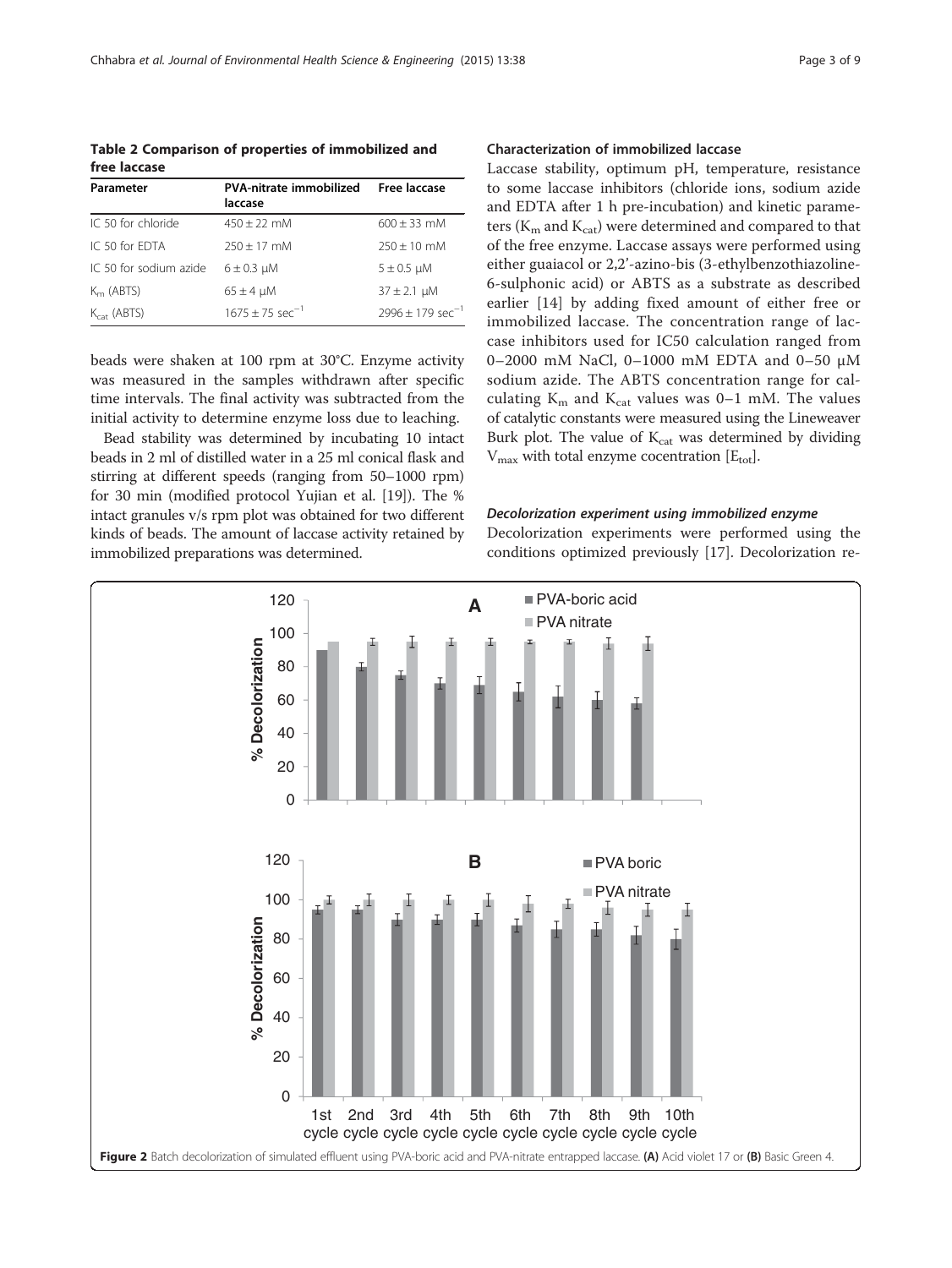<span id="page-3-0"></span>action was performed in a 25 ml conical flask. The reaction mixture consisted of either 100 μM of Acid Violet 17 or Basic Green 4 solution (that simulated absorbance of the textile effluent), 100 μM of ABTS and immobilized enzyme (100 mU/ml). The incubation was done at 30°C at 100 rpm. The change in absorbance at 542 nm ( $\lambda_{\text{max}}$  of Acid Violet 17) and 618 nm ( $\lambda_{\text{max}}$  of Basic Green 4) was used to compute % decolorization. After one cycle of decolorization (~90% decolorization), liquid was withdrawn and fresh dye solution was added to initiate a new cycle of decolorization.

## Continuous decolorization in a packed bed column

Continuous decolorization of the simulated effluent was carried out in a column (30 cm  $\times$  1.5 cm) with approximate working volume of 50 ml. The schematic diagram of the same is shown in Figure [1](#page-1-0). The simulated effluent contained 100 μM Acid Violet 17, as used in the local textile mills (m/z 710 and also with some unidentified peaks), 2.5 g  $l^{-1}$  sodium sulfate as per the specifications for dyeing wool, and 100 μM ABTS in 50 mM sodium acetate buffer (pH 5.5). This feed solution was saturated with oxygen and continuously fed into the column using a peristaltic pump at a flow rate of 0.15 ml/min. This flow rate was selected through initial optimization experiments based on determining an effective hydraulic retention time for decolorization of the dye. The bed was earlier saturated with the dye solution without mediator in order to rule out decolorization due to adsorption on the matrix. Percent decolorization was determined at different time intervals. The samples were also assayed for leached laccase activity.

Degradation of AR 27 (obtained from Sigma Aldrich) was performed using 100  $\mu$ M AR 27 + 1 mM 1hydroxybenzotriazole monohydrate (HOBT). The concentration of mediator was selected based on the previous reports [[5](#page-7-0)]. The decolorization reaction was monitored at 515 nm.

## Toxicity and mutagenicity assessment

Toxicity analysis was done by measuring decline in oxygen consumption rate of Pseudomonas putida. Mutagenicity was assessed by standard Ames test using Salmonella typhimurium TA 98 and 100 strains as described earlier [[16](#page-7-0)].

## Mass analysis

LC-MS analysis was performed for analysis of degradation products of AR 27 using Perkin Elmer HPLC coupled with Qstar Electrospray ionization (ESI) high resolution mass spectrometer (Applied Biosystems, USA) equipped with quadruple and Time of Flight mass analyzers. The decolorized dye samples were introduced into the reverse phase C-18 HPLC column (LiChrospher) using an autosampler at a flow rate of 0.2 ml/min. Elution was performed using a combination of solvent A(acetonitrile) and solvent B (water) in 1:1 ratio. The products were monitored at 210 nm using a UV-Visible detector. The flow coming from HPLC was introduced into the mass spectrometer (MS). The MS was operated in the negative ion mode and other parameters were set as follows: ion spray voltage −4500 V, Nebulizer gas: 35 lb/in<sup>2</sup>, Curtain gas: 25 lb/in<sup>2</sup>, Declustering potential: −80 V, Focussing potential: 265 V. Collision energy was varied from −20 to −80 V for analyzing product ion spectra.

## Results and discussion

#### Laccase immobilization, leaching and bead stability

PVA-boric acid and PVA-nitrate gave 65 and 90% immobilization respectively. Leaching of laccase was monitored in both preparations and it was found that PVA-nitrate retained 75% laccase activity after 108 h of incubation at 30°C at 100 rpm (Table [1](#page-1-0)). Both the bead type were highly stable even up to 1000 rpm. While PVA-boric acid beads exhibited rapid loss in laccase activity, PVA-nitrate beads retained 20% laccase activity even after incubation at 1000 rpm (Table [1](#page-1-0)).

The major obstacles in implementing laccase-mediator systems for bioremediation at an industrial scale are the cost of the enzyme and the mediators. Immobilized enzymes allow for an efficient use of available catalyst. Multiple batches of substrates can be processed as the enzyme does not get washed off with the effluent [\[20](#page-7-0)].

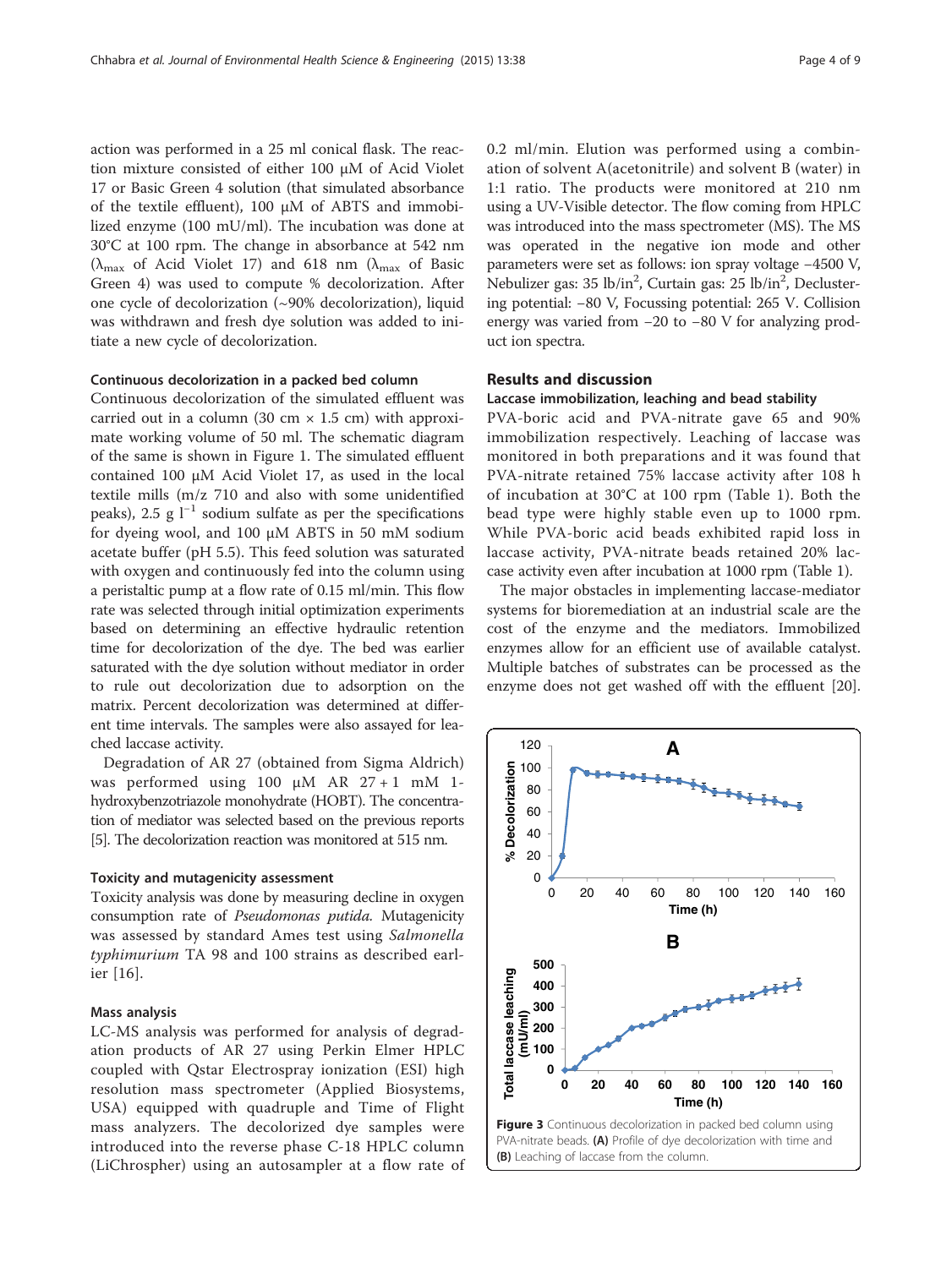| Product      | Mass/charge (m/z)  | Major product ion peaks as observed<br>in MS/MS spectrum |                                                                                                                                  |
|--------------|--------------------|----------------------------------------------------------|----------------------------------------------------------------------------------------------------------------------------------|
|              |                    | <b>Collision Energy (V)</b>                              | m/z (% Relative intensities)                                                                                                     |
| Dye alone    | $[M-H]$ - =536.97  | $-50$                                                    | 316.97 (100); 301.96 (50); 237.02 (40) 206.00 (30); 79.96 (30);<br>518.96 (20); 457.02 (10); 439.00 (10); 377.07 (5) 365.09 (5). |
|              | $[M-H]-=535.9$     | $-50$                                                    | 315.97 (100); 301.96 (50); 236.02 (40) 206.00 (30); 79.96 (30);<br>518.96 (20); 457.02 (10); 439.00 (10); 377.07 (5) 365.09 (5)  |
| $\mathbb{I}$ | $[M-H]$ - = 235.01 | $-30$                                                    | 182.65 (100); 233.99 (45); 79.95 (30); 219.99 (20).                                                                              |
| $\mathbb{H}$ | $[M-H]-207.01$     | $-30$                                                    | 207.01 (100); 183.01 (50); 79.95 (40); 119.05 (20)                                                                               |
| <b>IV</b>    | $[M-H]$ - =316.94  | $-40$                                                    | 316.9 (100); 289 (50); 245.06 (20); 79.95 (15); 255.20 (10);<br>145.0310 (10); 236.98 (5).                                       |

<span id="page-4-0"></span>Table 3 Summary of the degradation products of Acid Red 27 after laccase-mediator action as observed by ESI-MS/MS

Also, immobilized enzymes generally exhibit higher resistance to inhibitors and high temperatures. The process of immobilization itself should also be less expensive, easy to perform and effective and this can generally be achieved using cheaper matrices and easy methods of immobilization. Any method which fulfills the above criteria qualifies to be used at large scale making the overall process economical.

The suitability of any immobilized enzyme preparation is largely dependent on the mechanical and chemical stability of the immobilization matrix. In earlier work, immobilization of laccase was carried out in alginate beads cross linked with calcium, copper or zinc. Copper alginate and zinc alginate showed high % immobilization and laccase retention but these preparations were unstable both mechanically and chemically. In the present study, laccase was immobilized in PVA-boric acid and PVA-nitrate beads, making it the first study involving PVA for this enzyme. The immobilization was performed by modifications in the protocol given by Chang and Tseng [[21\]](#page-7-0). Also, this immobilization method fulfilled most of the criteria listed above The beads were found to be stable and of high mechanical strength, a property described earlier also [[22](#page-7-0)]. Also, higher percentage

of laccase was immobilized. The beads were stable enough to be used in continuous operations in a column reactor. Palmeiri et al. [[13\]](#page-7-0) and Brandi et al. [[23](#page-8-0)] reported 65% immobilization of laccase in copper alginate beads. Lower values for immobilization also mean using higher quantities of initial enzyme making the process expensive [\[24](#page-8-0)]. Liu et al., [[25\]](#page-8-0) reported 91% retention of laccase activity during immobilization on carbon based mesoporous magnetic composites. The preparation of such composites, however, involved complicated procedures while entrapment by far is the easiest way to immobilize enzymes.

## Characterization of immobilized laccase

It was found that immobilization of laccase did not confer any increased resistance to common inhibitors such as chlorides, EDTA and azide. The IC50 values were nearly equal to that of the free enzyme. The immobilized laccase, however, displayed lower affinity  $(K<sub>m</sub>)$  for ABTS compared to the free enzyme. The  $K_{cat}$  values also decreased for the immobilized enzyme (Table [2](#page-2-0)). This observation has been made with several other immobilized enzyme preparations [[4,](#page-7-0)[23\]](#page-8-0) and is attributed to mass transfer resistance displayed by enzymes in the entrapped

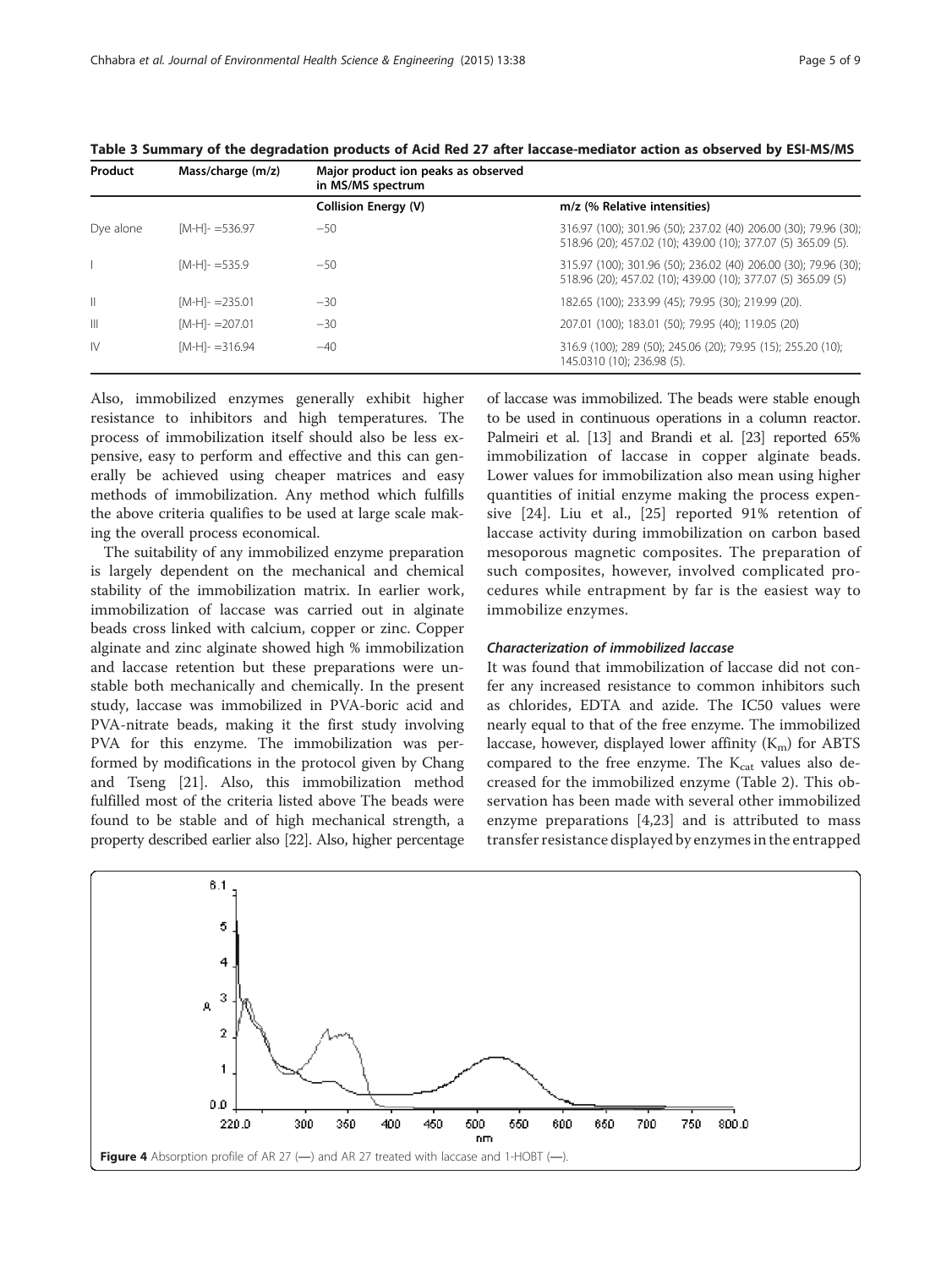<span id="page-5-0"></span>state. This eventually leads to a decline in catalytic efficiency. In our study, this can also be attributed to the low permeability of PVA beads leading to low diffusivity of dyes as well as oxygen required for laccase action. The storage stability of the immobilized enzyme, however, was substantially increased as compared to the free enzyme and is the highest reported till now. The only other highly stable laccase was reported by immobilization in controlled porosity silica beads [[26](#page-8-0)].

The enzyme stability increased for immobilized preparations with more than 80% activity remaining after 4 months of storage at 4°C. Free laccase, on the other hand, exhibited complete loss in activity in a period of less than a month. The optimum pH and temperature of the laccase remained the same with ABTS for immobilized preparations as that for the free enzyme.

#### Batch decolorization using the immobilized laccase

In order to determine the decolorization efficiency of the immobilized enzyme in batch mode, an acidic and a basic dye were selected. Acid Violet 17 decolorized at a much slower rate compared to Basic Green 4 [\[17](#page-7-0)]. Therefore, both the dyes offered different chemical structure and decolorization kinetics making them appropriate to determine the behavior of immobilized laccase. Decolorization of two different simulated effluents,

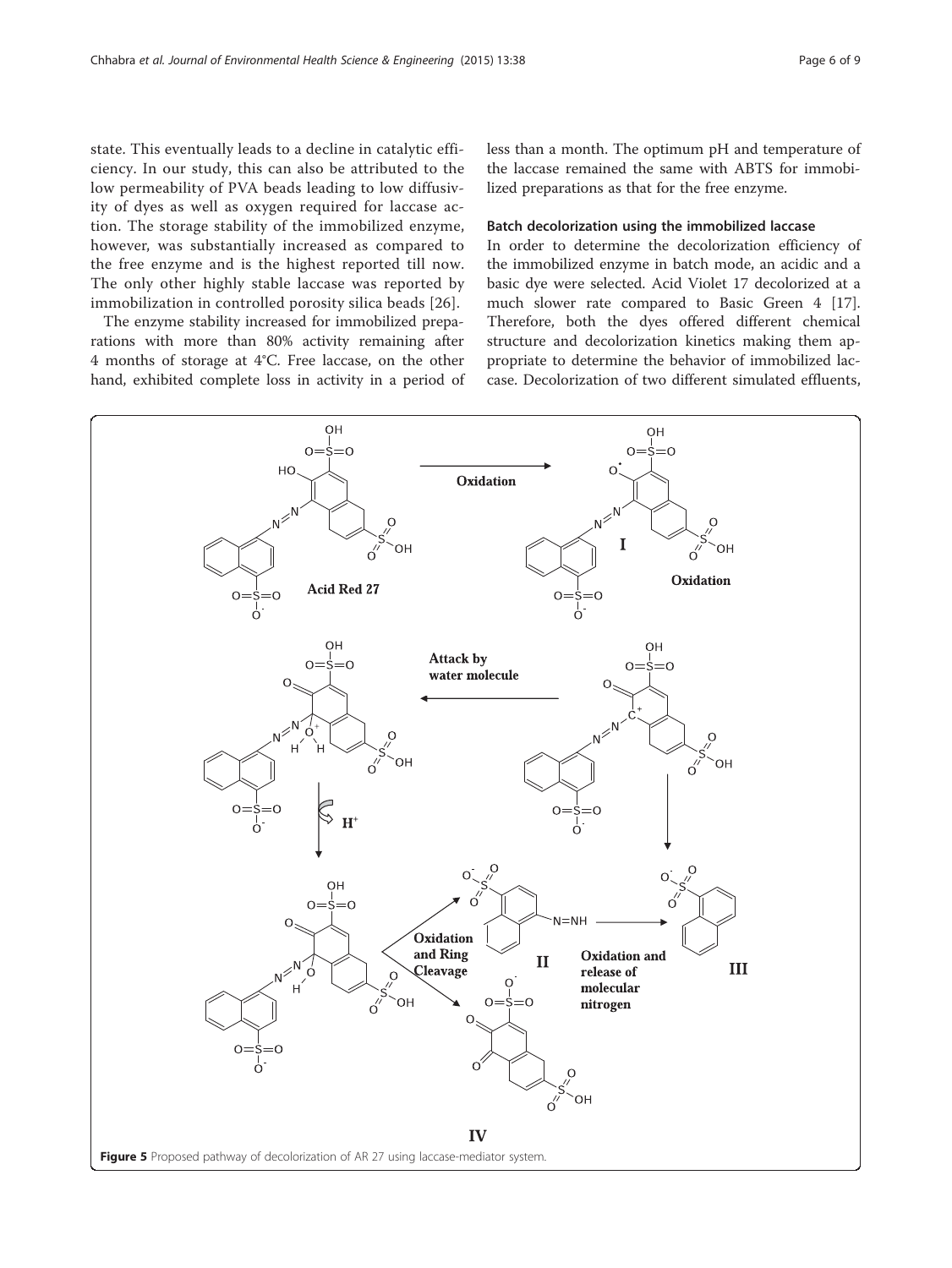<span id="page-6-0"></span>one containing Acid Violet 17 and the other containing Basic Green 4 was performed. PVA-nitrate beads were chemically stable in both the dye solutions and led to 95% decolorization of Basic Green 4 even up to 20 cycles. In batch mode, the preparations also led to 90% decolorization of the effluent containing Acid Violet 17 up to 10 cycles (Figure [2](#page-2-0)A and B). The results were promising when compared to previous reports wherein the immobilized laccase was not highly reusable in batch studies. This was largely due to loss in laccase activity due to leaching or inactivation [[13,](#page-7-0)[23\]](#page-8-0).

#### Continuous decolorization using immobilized laccase

The immobilized laccase preparations were used to perform decolorization of the simulated effluent. The decline in % decolorization achieved in packed bed column was directly correlated with remaining laccase activity in the beads. PVA-nitrate packed bed retained 60% of the initial laccase activity even after 120 h of use. The decolorization of the simulated effluent was also more than 70% up to 120 h (Figure [3A](#page-3-0) and B).

**B** 

**C**

**A**

## AR 27 decolorization and degradation using immobilized laccase

AR 27 was decolorized by laccase only in the presence of the mediator, as is characteristic of most high redox dyes. Mass spectra of the dye gave multiple peaks which were attributed to sodium and potassium adducts of the dye. Differential ionization of the dye molecule gives multiple peaks at different m/z. The analysis of the decolorized samples led to identification of four products, named from I to IV (Table [3\)](#page-4-0). These persistent products were Compound I: 4-((2-oxo-3, 6-disulfo-2,3-dihydronaphthalen-1 yl)diazenyl)naphthalene-1-sulfonate at m/z 535.9, compound II: 4-diazenylnaphthalene-1-sulfonate at m/z 235.01, compound III: naphthalene-1-sulfonate at m/z 207.0, and compound IV: 3,4-dioxo-7-sulfo-2,3,4,4a-tetrahydronaphthalene-2-sulfonate at m/z 316.94. The UV-visible absorbance scan showed complete disappearance of peaks in the visible range (Figure [4](#page-4-0)).

Figure [5](#page-5-0) shows the proposed decolorization pathway of AR 27 by laccase-mediator. The four degradation products which were identified are proposed to appear by the action of laccase and mediator in the following way. Compound I at m/z 535.9 resulted from the oxidation of the phenolic dye group to a quinine. This laccase-mediator assisted two electron oxidation was proposed to occur via phenoxy radical formation and is one of the important intermediates through which the dye undergoes further conversion. This is followed by a nucleophilic attack by a water molecule which creates a site for further action of laccase/mediator system. This explains the formation of other identified products. Compound I undergoes further oxidation resulting in



Figure 6 Background lawn of S. typhimurium TA 98 obtained during Ames test. (A) Untreated AR 27, (B) AR 27 treated with laccase and 1-HOBT, (C) Negative control-Distilled water.

splitting of the dye molecule and generation of compound II at m/z 235.01 and compound IV at m/z 316.94. Compound II gets further oxidized to compound III which was detected at m/z 207.0. The nitrogen in the azo bond was thus released as molecular nitrogen. This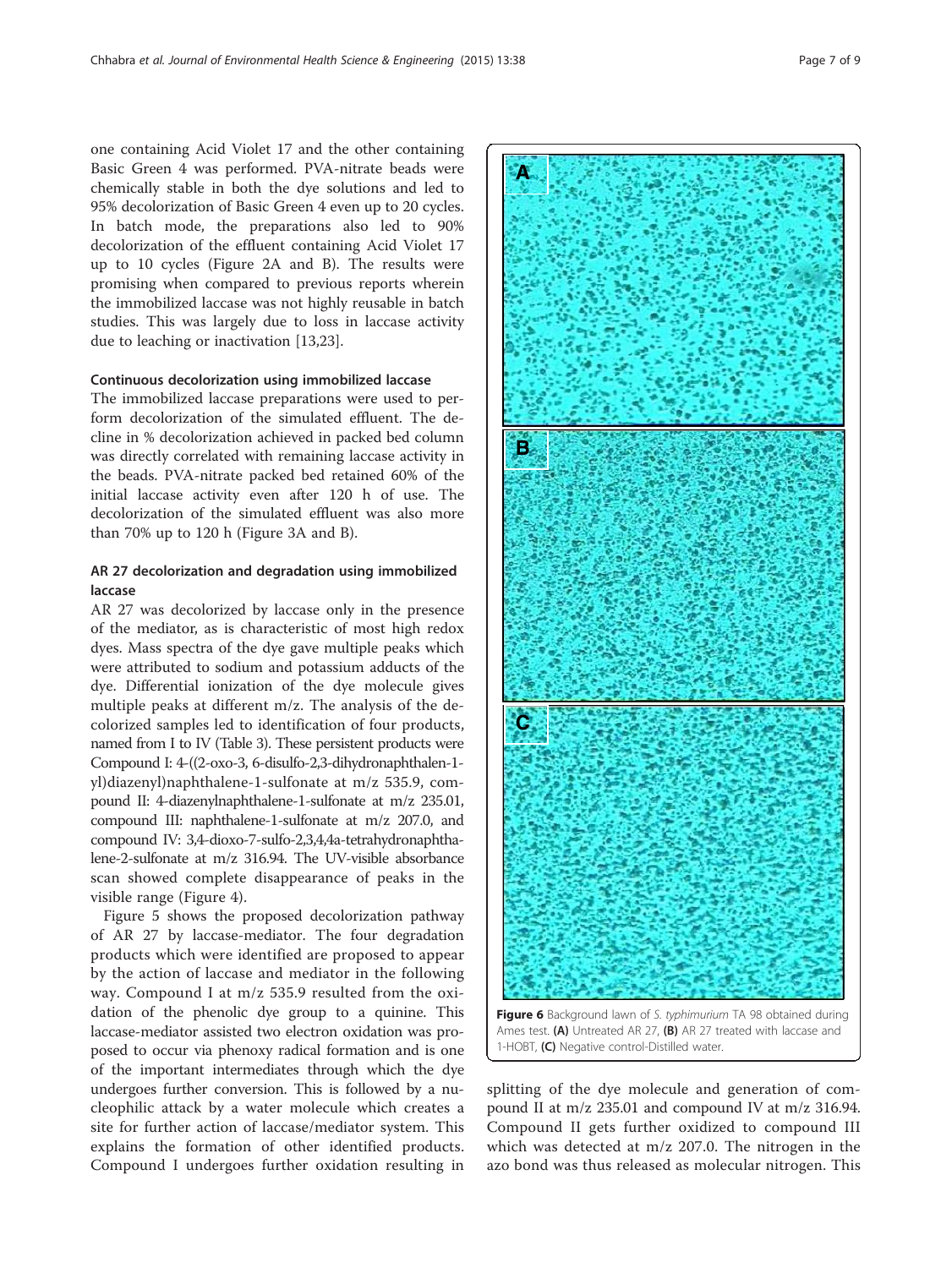<span id="page-7-0"></span>form of azo bond disruption was earlier proposed by Chivukula and Renganathan [\[27\]](#page-8-0). The peak representing  $[SO_3]$   $\overline{\phantom{a}}$  at m/z 79.95 did appear in the decolorized dye spectrum. However, this was not attributed to laccase action as it also appeared in the spectrum taken with dye alone, although at slightly lower intensities. Thus, the appearance of these peaks is possibly due to ionization induced fragmentation of the dye molecule or its degradation products.

The high molecular weight polymerization products were absent which otherwise appear on treatment of dyes with free laccase on slightly long incubations. Zille et al. [\[28](#page-8-0)] observed high molecular weight molecules which were the polymerization products of intact dye and its degradation products obtained on longer incubations with free laccase.

## Toxicity and mutagenicity assessment

AR 27 did not inhibit respiratory activity in P. putida but was found to be mutagenic as assessed by the Ames test. Similar observations have been made earlier [\[29](#page-8-0)]. Also, slight thinning of the background lawn of S. typhi-murium occurred showing cytotoxic effect (Figure [6](#page-6-0)). Treatment with laccase-mediator did not add any toxicity but led to reduction in mutagenicity and also restored density of background lawns in the Ames test. This is possible as the mutagenic azo bond is disrupted by laccase-mediator action.

#### Conclusions

Laccase immobilized in PVA-nitrate was found to be stable for use in several decolorization studies using batch and immobilized systems. High mechanical strength of the beads allowed continuous operations in a column reactor. Immobilized laccase was also used for decolorization and degradation of the azo dye AR 27. The dye degradation studies showed that AR 27 underwent degradation to smaller moieties and a pathway of degradation was proposed. It was also concluded that polymerization products appearing during dye decolorization can be avoided through continuous decolorization process by providing just appropriate hydraulic retention time.

#### Competing interests

The authors declare that they have no competing interests.

#### Authors' contributions

MC has designed and performed the experiments and has written the manuscript. Authors SM and TRS were involved in the design of experiments and editing the manuscript. All authors read and approved the final manuscript.

#### Acknowledgements

Department of Biotechnology, Government of India is gratefully acknowledged for providing research grants to authors SM and TRS. Council of Scientific and Industrial Research, India is acknowledged for providing senior research fellowship to MC.

#### Author details

<sup>1</sup>Department of Biology, Indian Institute of Technology-Jodhpur, Jodhpur 342011, Rajasthan, India. <sup>2</sup>Department of Biochemical Engineering and Biotechnology, Indian Institute of Technology Delhi, Hauz-Khas, New-Delhi 110016, India.

#### Received: 26 November 2013 Accepted: 15 April 2015 Published online: 25 April 2015

#### References

- 1. Maciel MJM, Silva ACE, Ribeiro HCT. Industrial and biotechnological applications of ligninolytic enzymes of the basidiomycota: A review. Electron J Biotechn. 2010;13:6.
- 2. Gholami-Borujeni F, Mahvi AH, Naseri S, Faramarzi MA, Nabizadeh R, Alimohammadi M. Enzymatic Treatment and Detoxification of Acid Orange 7 from Textile Wastewater. Appl Biochem Biotechnol. 2011;165:1274–84.
- 3. Durán N, Rosa MA, D'Annibale A, Gianfreda L. Applications of laccases and tyrosinases (phenoloxidases) immobilized on different supports: a review. Enzyme Microb Tech. 2002;31:907–31.
- 4. Fernández-Fernández M, Sanromán MA, Moldes D. Recent developments and applications of immobilized laccase. Biotechnol Adv. 2013;31:1808–25.
- 5. Reyes P, Pickard MA, Vazquez-Duhalt R. Hydroxybenzotriazole increases the range of textile dyes decolorized by immobilized laccase. Biotechnol Lett. 1999;21:875–80.
- 6. Peralta-Zamora P, Pereira CM, Tiburtius ERL, Moraes SG, Rosa MA, Minussi RC, et al. Decolorization of reactive dyes by immobilized laccase. Appl Catal B Environ. 2003;42:131–44.
- 7. Kunamneni A, Ghazi I, Camarero S, Ballesteros A, Plou FJ, Alcalde M. Decolorization of synthetic dyes by laccase immobilized on epoxy-activated carriers. Process Biochem. 2008;43:169–78.
- 8. Ping W, Xuerong F, Li C, Qiang W, Aihui Z. Decolorization of reactive dyes by laccase immobilized in alginate/gelatin blent with PEG. J Environ Sci. 2008;20:1519–22.
- 9. Hu X, Wang P, Hwang HM. Oxidation of Anthracene by immobilized laccase from Tramates versicolor. Bioresour Technol. 2009;100:4963–8.
- 10. Champagne PP, Ramsay JA. Dye decolorization and detoxification by laccase immobilized on porous glass beads. Bioresour Technol. 2010;101:2230–5.
- 11. Osma JF, Toca-Herrera JL, Rodriquez-Couto S. Transformation pathway of Remazol Brilliant Blue R by immobilized laccase. Bioresour Technol. 2010;101:8509–14.
- 12. Asgher M, Kamal S, Muhammad H, Iqbal N. Improvement of Catalytic Efficiency, Thermo-stability and Dye Decolorization Capability of Pleurotus ostreatus IBL-02 laccase by Hydrophobic Sol Gel Entrapment. Chem Cent. 2012;6:110.
- 13. Palmieri G, Giardina P, Sannia G. Laccase-Mediated Remazol Brilliant Blue R Decolorization in a Fixed-Bed Bioreactor. Biotechnol Prog. 2005;21:1436–41.
- 14. Salony, Mishra S, Bisaria VS. Production and characterization of laccase from Cyathus bulleri and its use in decolorization of recalcitracnt textile dyes. Appl Microbiol Biotechnol. 2006;71:646–53.
- 15. Salony, Mishra S, Bisaria VS. Decolorization and detoxification of textile dyes and black liquor by laccase of Cyathus bulleri. J Sci Ind Res. 2007;66:684–8.
- 16. Chhabra M, Mishra S, Sreekrishnan TR. Mediator assisted decolorization and detoxification of textile dyes/ dye mixture using Cyathus bulleri laccase. Appl Biochem Biotechnol. 2008;151:587–98.
- 17. Chhabra M, Mishra S, Sreekrishnan TR. Laccase/mediator assisted degradation of triarylmethane dyes in a continuous membrane reactor. J Biotechnol. 2009;143(1):69–78.
- 18. Peijs T, Van Vught RJM, Govaert LE. Mechanical properties of poly(vinylalcohol) fibres and composites. Composites. 1995;26:83–90.
- 19. Yujian W, Xiaojuan Y, Wei T, Hongyu L. High-rate ferrous iron oxidation by immobilized Acidithiobacillus ferrooxidans with complex of PVA and sodium alginate. J Microbiol Methods. 2006;68:212–7.
- 20. Gholami-Borujeni F, Mahvi AH, Naseri S, Faramarzi MA, Nabizadeh R, Alimohammadi M. Application of immobilized horseradish peroxidase for removal and detoxification of azo dye from aqueous solution. Res J Chem Environ. 2011;15(2):217–22.
- 21. Chen KC, Lin YF. Immobilization of microorganisms or enzymes in polyvinyl alcohol beads. US patent. 1994;5:290–693.
- 22. Chang CC, Tseng SK. Immobilization of Alcaligenes eutrophus using PVA crosslinked with sodium nitrate. Biotechnol Tech. 1998;12:865–8.